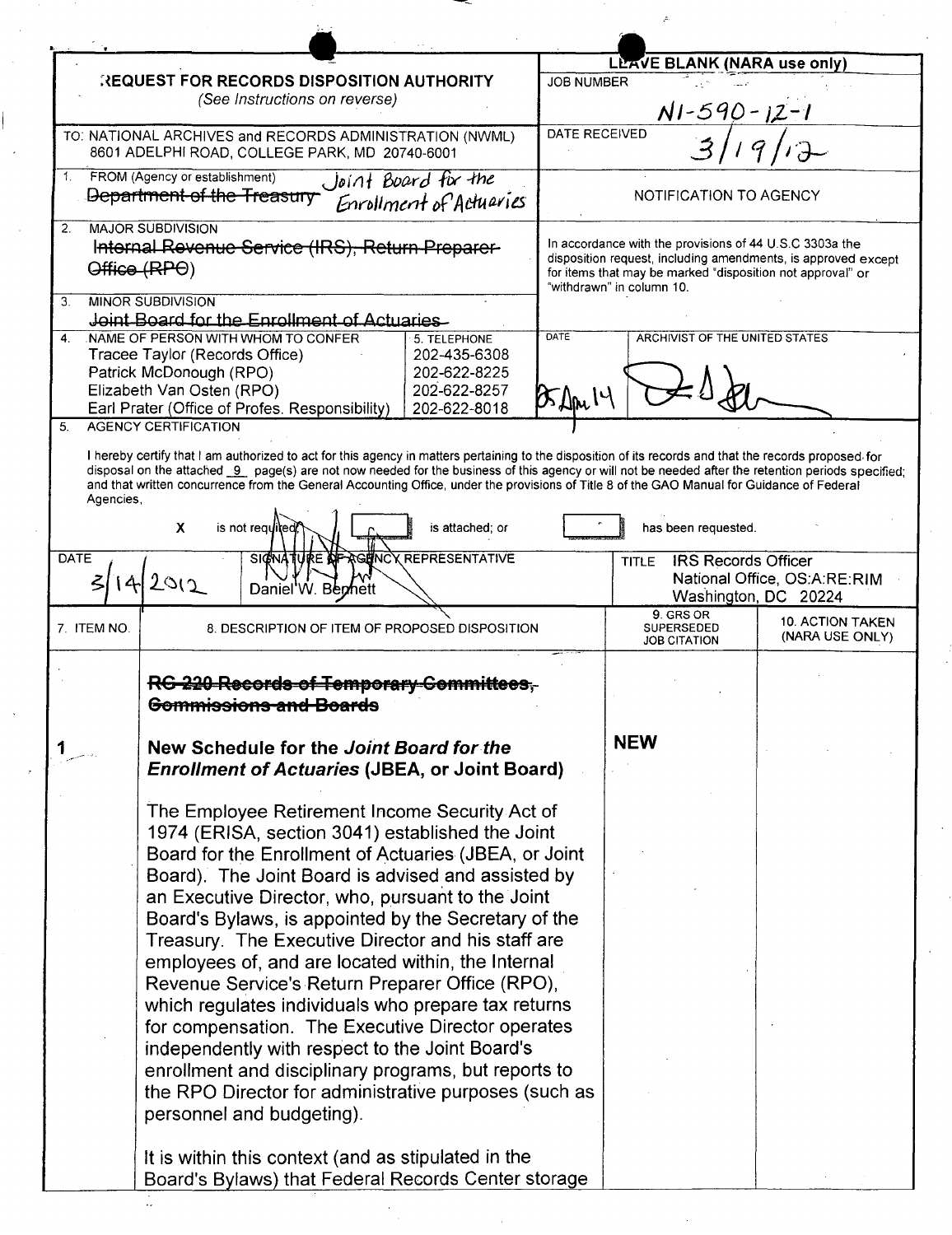

PREVIOUS EDITION NOT USABLE

36 CFR 1228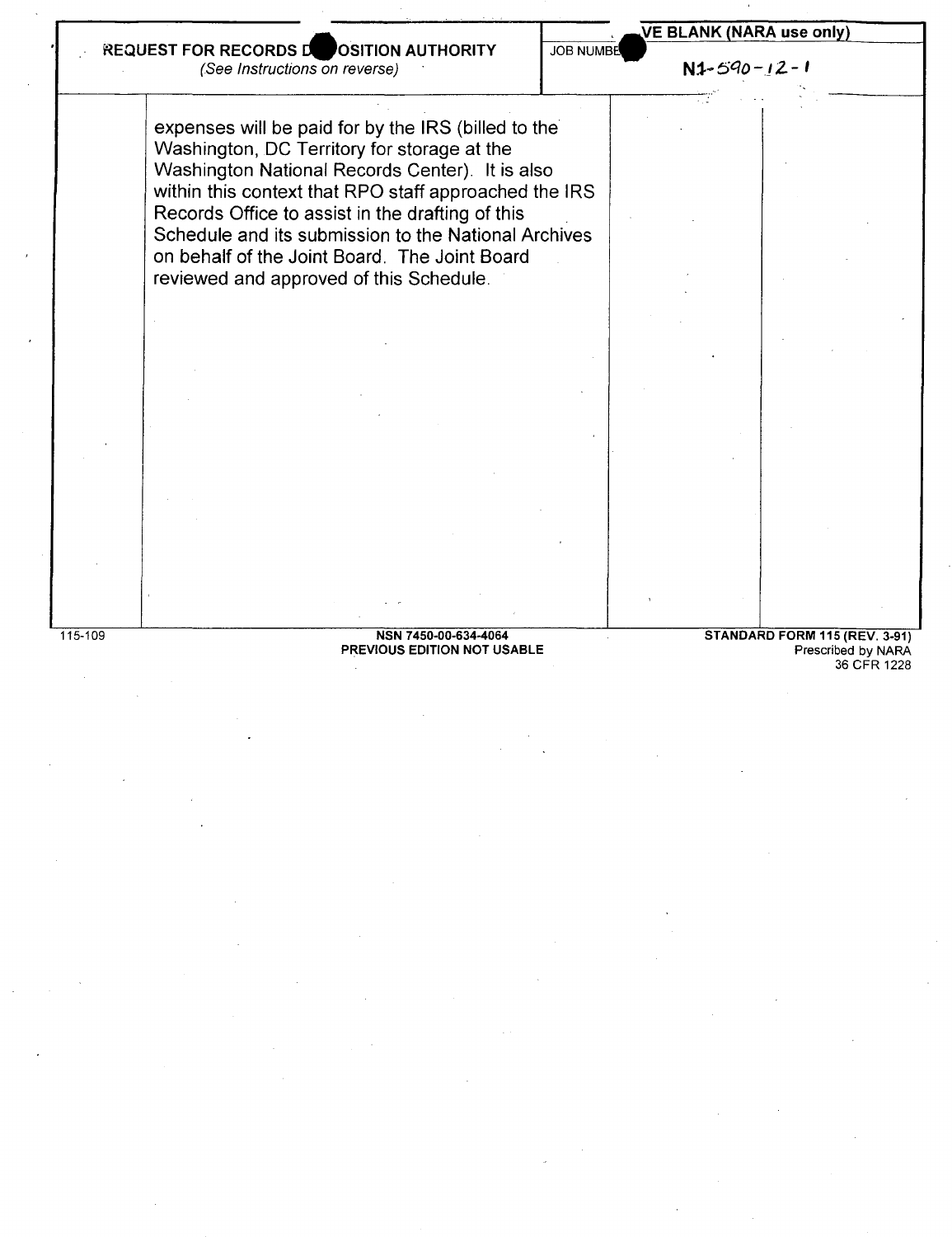

# **Background/Administrative History:**

The Employee Retirement Income Security Act of 1974 (ERISA, section 3041) established the Joint Board for the Enrollment of Actuaries (JBEA, or Joint Board). The Joint Board is responsible for the enrollment of individuals who wish to perform actuarial services under ERISA. The Joint Board is composed of five members, three appointed by the Secretary of the Treasury and two appointed by the Secretary of Labor. A nonvoting representative of the Pension Benefit Guaranty Corporation participates in the Joint Board's discussions.

The U.S. Government Manual lists the Joint Board as one of the Federal organizations "which were established by congressional or Presidential action, whose functions are not strictly limited to the internal operations of a parent department or agency and which are authorized to publish documents in the Federal Register." The Joint Board's listing in the 2009-2010 edition of the U.S. Government Manual may be accessed by entering "actuaries" in the search box at http://www.gpoaccess.gov/gmanual/index.html.

An Enrolled Actuary is an individual who is qualified (under JBEA regulations) to perform certain calculations for defined benefit plans. In preparing an actuarial valuation, an enrolled actuary is, in essence, calculating the current and future funding needs of a pension plan. This highly technical process involves estimating plan liabilities (that is, benefits payable under the plan), estimating plan assets, and discounting the estimates to current value. Under ERISA, only enrolled actuaries in active status may perform these services. The Joint Board may, after notice and an opportunity for a hearing, suspend or terminate the enrollment of an individual if the Joint Board finds that such individual has failed to discharge his or her duties under ERISA or does not satisfy the requirements for enrollment that were in effect at the time of enrollment.

The Joint Board, in carrying out its responsibilities under ERISA, is advised and assisted by an Executive Director, who, pursuant to the Joint Board's Bylaws, is appointed by the Secretary of the Treasury. The Executive Director and his staff are employees of, and are located within, the Internal Revenue Service's Return Preparer Office (RPO), which regulates individuals who prepare tax returns for compensation. Although the Executive Director reports to the Director, RPO, for administrative purposes, such as personnel and budgeting, the Executive Director operates independently with respect to the Joint Board's enrollment and disciplinary programs.

#### **Joint Board Records:**

This schedule covers Joint Board records not otherwise covered by items in the General Records Schedules (GRS).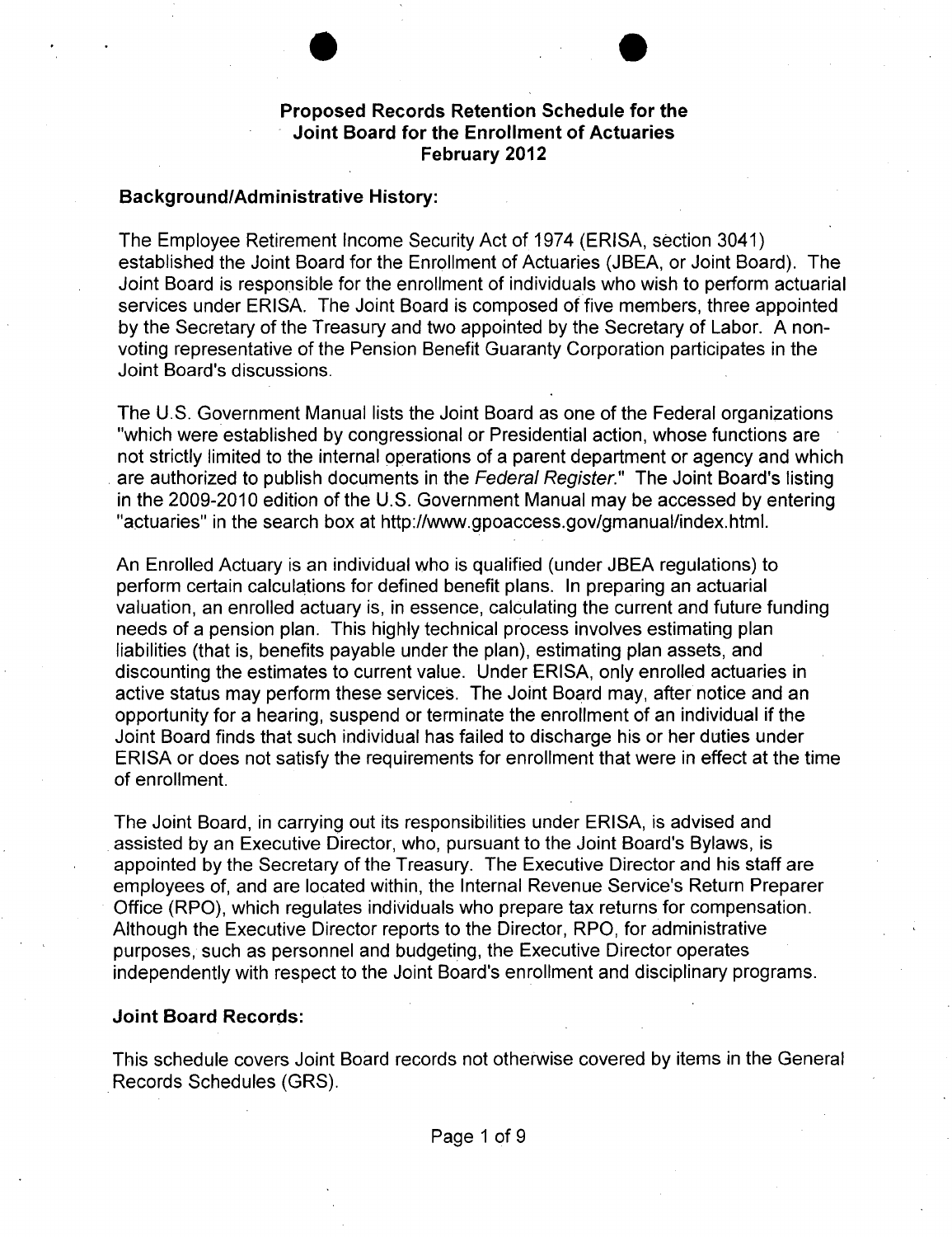# **1. Organization Files.**

Files documenting the Joint Board's establishment, membership, policies, and organization. Records include bylaws, letters of appointment of members and the executive director, and memoranda of understanding with actuarial associations concerning examinations.

# **Disposition: PERMANENT.**

**Cut off** files at the end of the calendar year. **Transfer** to the National Archives 30 years after cutoff.

#### **2. Meeting Minutes.**

Minutes documenting the discussions and decisions made by the Board during convened meetings.

#### **Disposition: PERMANENT.**

**Cut off** files .at the end of the calendar year. **Transfer** to the National Archives 30 years after cutoff.

### **3. Enrolled Actuary Disciplinary Files.**

Records cover current and former subjects and potential subjects of disciplinary actions and proceedings relating to enrolled actuaries, including those who received disciplinary sanctions.

Records include information sent to, or collected by, the Executive Director concerning potential violations of the Joint Board's regulations; records pertaining to the Executive Director's investigation and evaluation of such information; records of disciplinary proceedings brought by the Executive Director before administrative law judges, including records of appeals from decisions in such proceedings; petitions for reinstatement as an enrolled actuary; and the Executive Director's and the Joint Board's decisions and correspondence relating to disciplinary matters.

### **Disposition: Temporary.**

A. Disciplinary Case Files.

**Cut off** files at the end of the calendar year in which they were closed. **Retire** to Records Center 5 years after cutoff. **Destroy 15 years after cutoff.** 

B. Files of records that did not generate an open disciplinary case.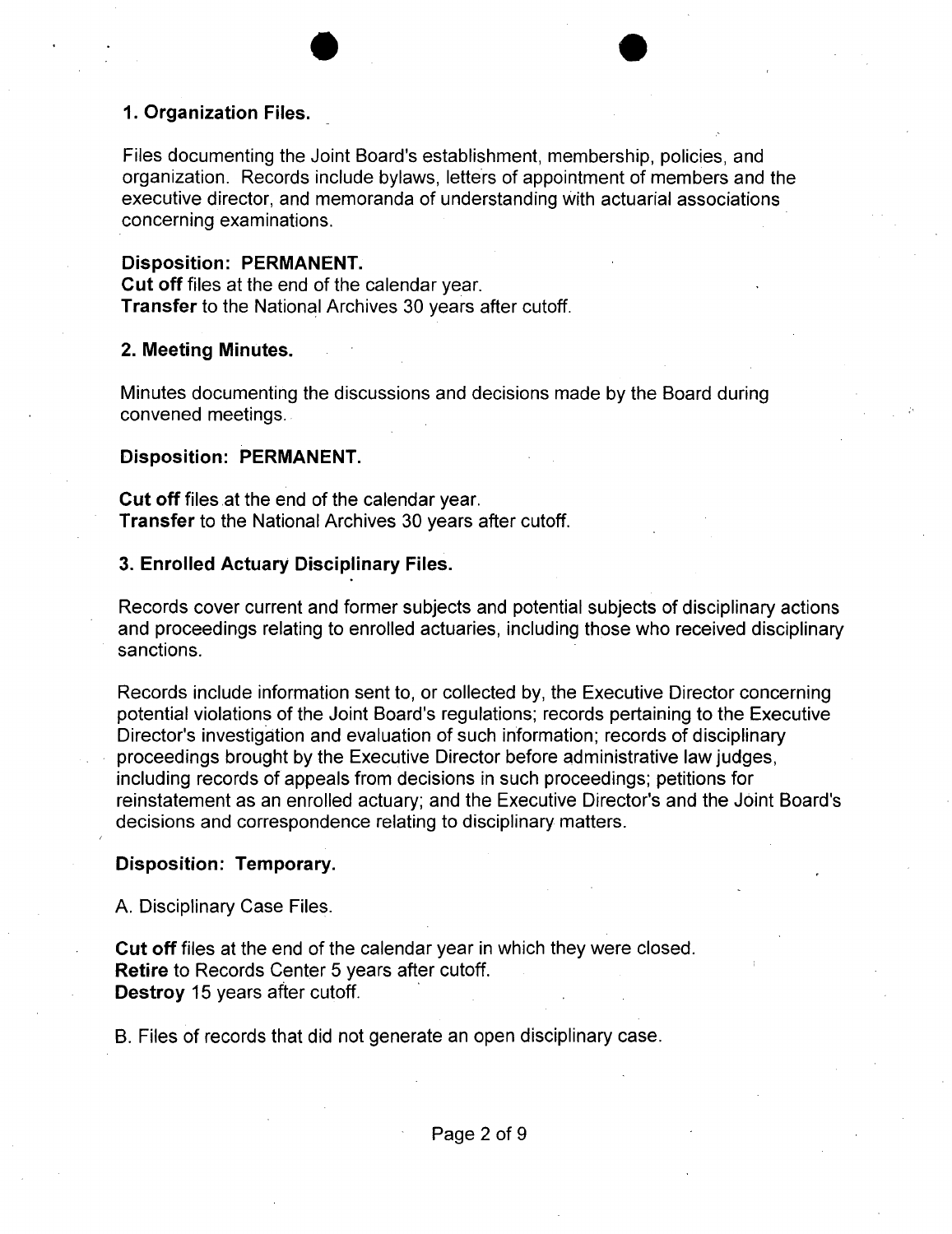**Cut off** files at the end of the calendar year in which the last record was added to the file.

**Retire** to Records Center 5 years after cutoff. **Destroy** 15 years after cutoff.

# **4. Enrolled Actuary Enrollment Files.**

Records cover individuals currently or formerly enrolled as enrolled actuaries; applicants for such enrollment, including those who have appealed proposed denial of enrollment; and individuals who may not apply for enrollment even though they have requested a waiver of the requirement to take the basic actuarial examination or have taken actuarial examinations.

Records include applications for enrollment to perform actuarial services required by ERISA (Forms 5434); requests for waiver of the requirement to take the basic actuarial examination; reports that individuals have engaged in misconduct in connection with taking actuarial examinations; records pertaining to the Joint Board's investigation and evaluation of individuals' eligibility for enrollment; appeals from proposed denials of enrollment; records relating to actuarial examinations; applications for renewal of enrollment (Form 5434-A); training course materials collected during continuingeducation compliance audits; requests for waiver of the continuing education requirements; requests for reinstatement of enrollment following termination for failure to renew enrollment; administrative records pertaining to enrollment status, including effective dates; and the Executive Director's and the Joint Board's decisions and correspondence relating to enrollment or renewal of enrollment.

### **Disposition: Temporary.**

A. Enrolled Actuary Files

**Cut off** files at the end of the calendar year in which enrollments were granted. **Retire** to Records Center 1 year after cutoff. **Destroy** 40 years after cutoff.

[Note: Beginning in 2014, paper applications for renewals of enrollment will not be filed with retired records. Enrollment status, i.e., active, inactive, retirement, terminated, will be reflected only in e-trak.]

B. Files of individuals who were never enrolled

**Cut off** files at the end of the calendar year in which the last record was added to the file.

**Destroy 10 years after cutoff.** 

C. Training course materials collected during continuing-education compliance audits

**Cut off** files at the end of the calendar year in which the Executive Director issued a decision on the enrolled actuary's continuing-education compliance.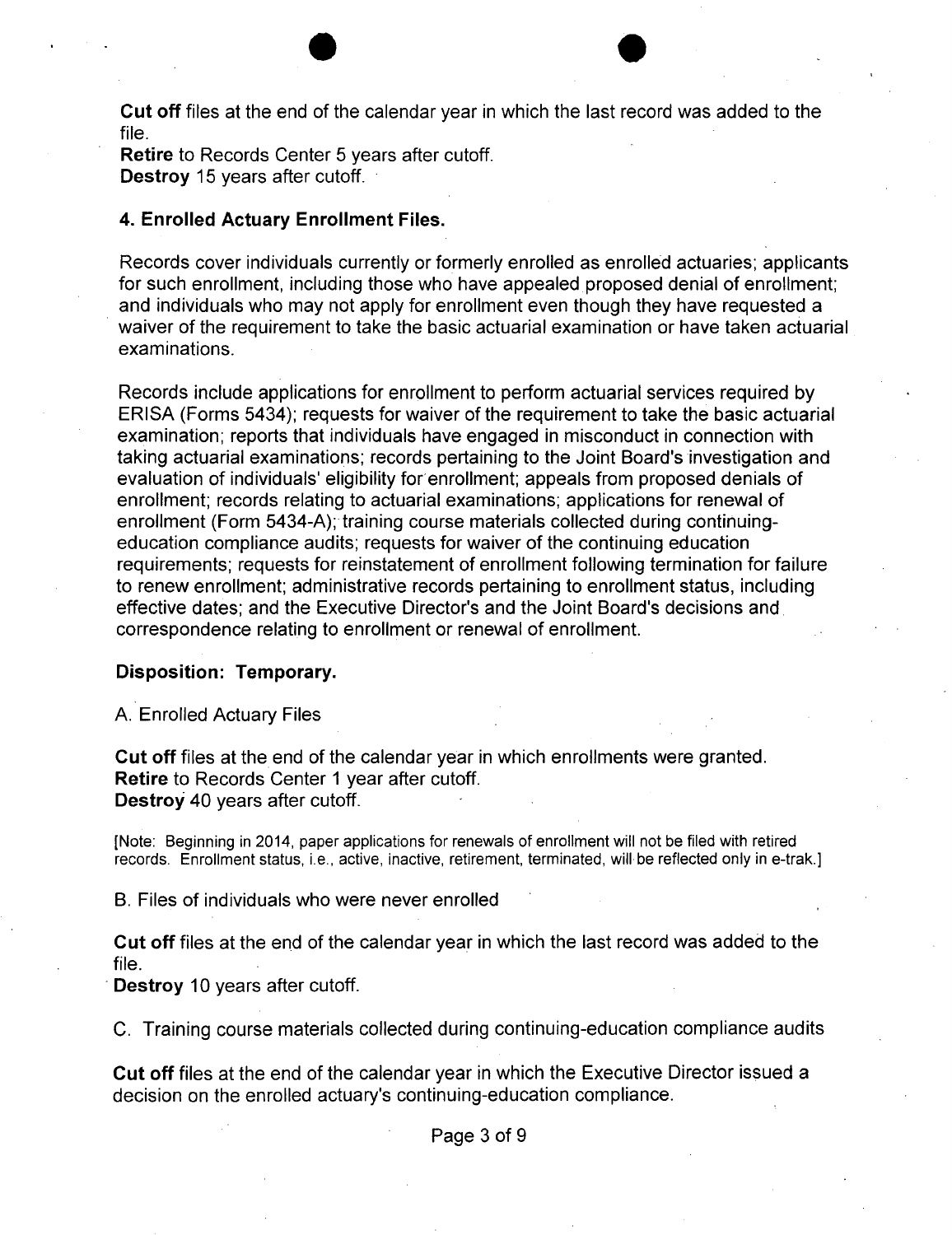**Destroy** 1 year after cutoff.

### **5. Correspondence and Miscellaneous Records.**

Records cover individuals who correspond with the Joint Board, (including quality and improvement surveys), and individuals who are the subject of correspondence; individuals who request information, including requests pursuant to the Freedom of Information Act or the Privacy Act; and individuals who serve as point of contact for organizations (including organizations that apply for recognition as a sponsor of continuing education for enrolled actuaries). Records do not cover individuals whose records would be covered under Enrolled Actuary Disciplinary Files or Enrolled Actuary Enrollment Files.

Records include correspondence (including, but not limited to, letters, faxes, telegrams and emails) sent and received; mailing lists of, and responses to, quality and improvement surveys of individuals; requests for information; requests for recognition as a sponsor of continuing education for enrolled actuaries; and the Executive Director's and the Joint Board's decisions and correspondence that are not related to disciplinary or enrollment matters.

### **Disposition: Temporary.**

A. Requests for recognition, or continued recognition, as a sponsor of continuing education for enrolled actuaries.

**Cut off** after expiration of the last sponsor enrollment cycle in which the sponsor received recognition.

**Destroy** 6 years after cutoff.

B. All other correspondence.

**Cut off** at end of calendar year (ip which the Executive Director or the Joint Board responded, or if no response was required, in which correspondence was received). **Destroy** 3 years after cutoff.

#### **6. Inventory Reports.**

The Executive Director's reports to the Joint Board and IRS management concerning the processing and disposition of (1) applications for initial enrollment or renewal of enrollment and (2) disciplinary cases.

### **Disposition: Temporary.**

**Cut off** files at the end of the calendar year in which the report was submitted to the Joint Board.

**Destroy** 20 years after cutoff.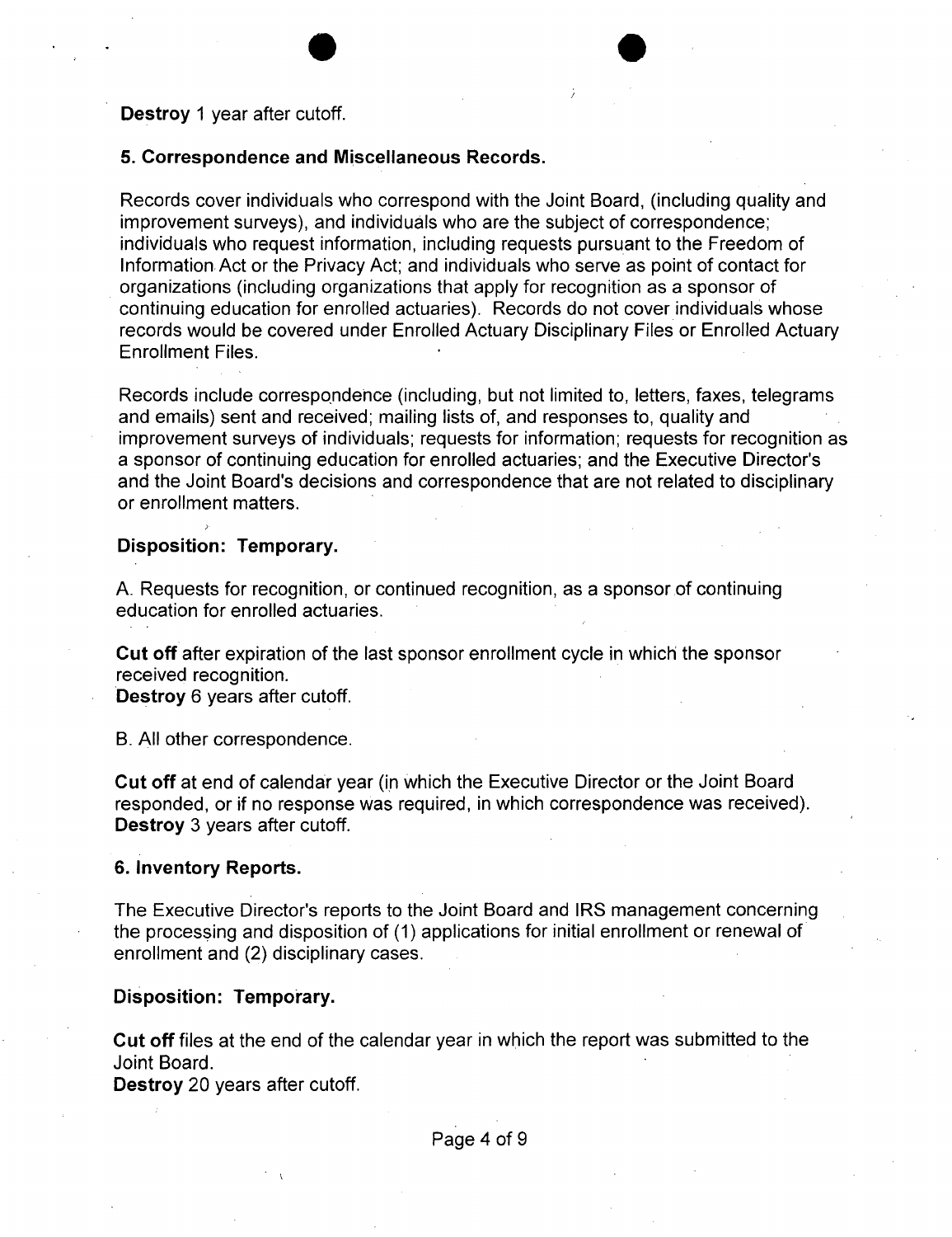### **7. Advisory Committee Reference Files.**

The Joint Board, in order to fulfill its statutory duty to enroll qualified individuals as enrolled actuaries to perform services required by ERISA, renews the charter for the Advisory Committee on Actuarial Examinations every two years. Advisory Committee records maintained by the Joint Board are for reference purposes only, and include copies of Advisory Committee charters, advisory committee membership lists, membership applications and related correspondence, advisory committee agenda and minutes, Federal Register notices announcing meetings, Chief Counsel opinions on closed meetings, Federal Advisory Committee Act (FACA) annual reports to GSA, and correspondence from the general public.

**.e** 

#### **Disposition: Temporary:**

**Cut off** files at the end of the renewal period (every 2 years). **Destroy** 6 years after cutoff.

**Note:** Recordkeeping copies of Advisory Committee on Actuarial Examinations records (as created and/or maintained by the Advisory Committee) are permanent under IRM 1.15.63, General Records Schedule for Temporary Commissions, Boards, Councils and Committees.

# **8. e-TRAK Practitioner Tracking System (Electronic Data).**

#### **Description:**

The e-TRAK Practitioner Tracking System is an electronic relational database for the storage and retrieval of case inventory information. It is a module of the e-trak system, which is used by a number of IRS offices. e-trak Practitioner supersedes the National Office Actuary Tracking System (NOATS) as the Joint Board's primary database·for storing and retrieving information concerning the enrollment of enrolled actuaries and disciplinary actions against enrolled actuaries. The Joint Board shares the system with the Office of Professional Responsibility, which uses the system to store and retrieve information concerning its enrollment and disciplinary programs, which are mandated by Treasury Department Circular No. 230.

A. The state: (1) Disciplinary information concerning the investigation, evaluation, and resolution of alleged violations of the Joint Board's regulation by enrolled actuaries, which is obtained from enrolled actuaries' clients, professional associations, the Executive Director's staff, and from enrolled actuaries themselves; (2) individuals' applications/enrollment information, which is obtained from the Executive Director's staff, the Society of Actuaries, and Forms 5434, application for enrollment, and Form. 5434-A, application for renewal of enrollment;  $\beta$  information concerning requests for recognition, or continued recognition as a sponsor of continuing education for enrolled actuaries, including the sponsors' contact information and the content and scheduling of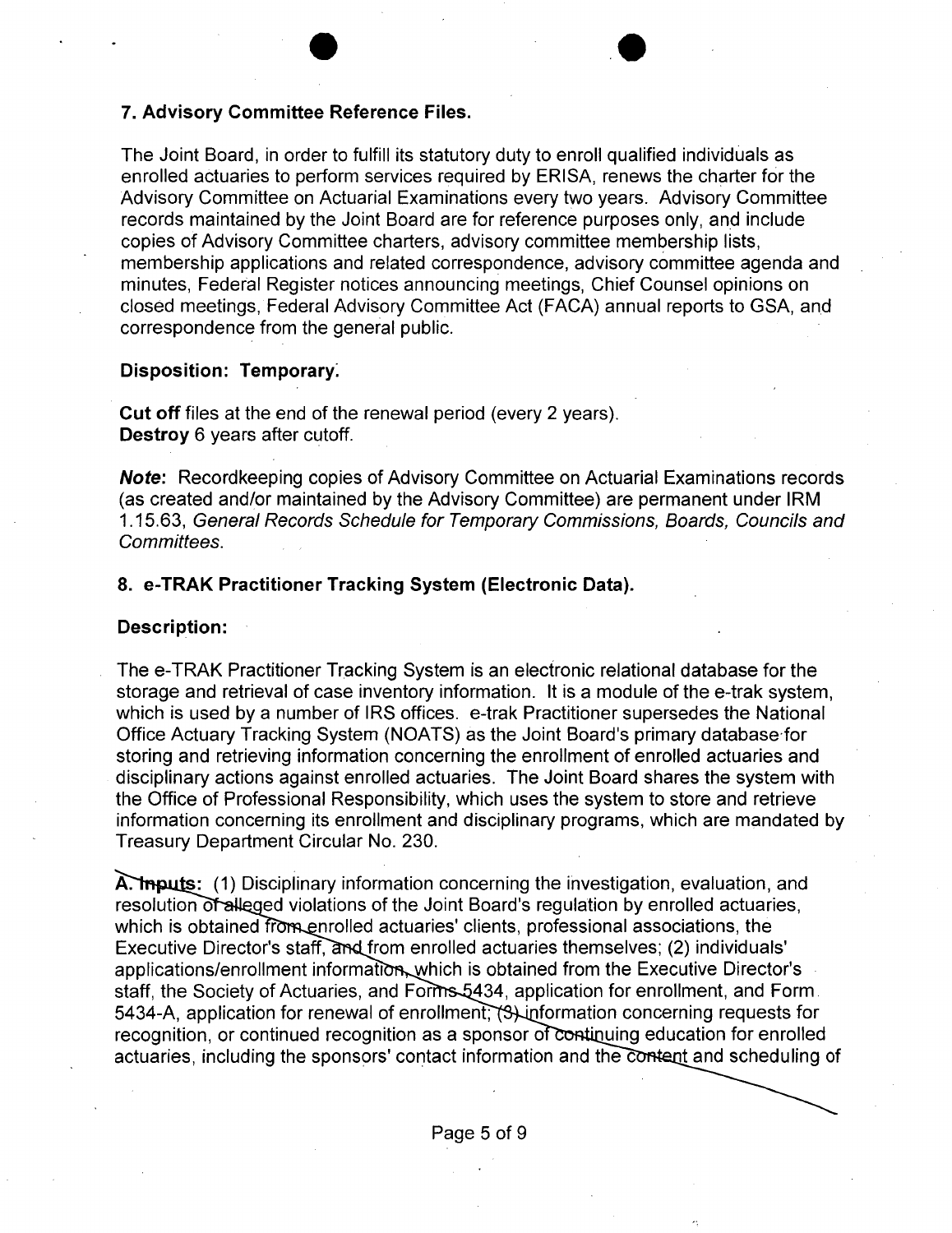their offered courses, which is obtained via correspondence from the sponsors themselves.

**Disposition:** Hard espies of records, with the exception of enrollment renewal  $GRS$   $RO$ : applications, are maintained as described in Item 3 for disciplinary records, Item 4 for  $\frac{1}{2}$ , ltems  $2a$ enrollment records, and item 5 for sponsor information. Paper applications for renewals of enrollment (beginning in 2014, with next renewal cycle) are to be destroyed after capture and verification of ingest into e-TRAK Practitioner.

**B. Data:** The data in e-trak generally align with paper records: (1) disciplinary data, including status of disciplinary actions against enrolled actuaries, name and contact information, type of sanction, if any, and effective dates; (2) enrollment data, including individual status information pertaining to current or former applicants for enrollment, and current or former enrolled actuaries, name and contact information; and dates relating to enrollment (if applicable); (3) sponsor data (to be added later), including requests for recognition, or continued recognition, as a sponsor of continuing education for enrolled actuaries, including names and contact information, and effective dates.

# **Disposition: Temporary.**

(1) Disciplinary data

(a) Disciplinary case files

**Cut off** files at the end of the calendar year in which they were closed. **Delete** 15 years after cutoff.

(b) Files of records that did not generate an open disciplinary case

**Cut off** files at the end of the calendar year in which the last record was added to the file.

**Delete** 15 years after cutoff.

(2) Enrollment data

(a) Enrolled actuary files

**Cut off** files at the end of the calendar year in which enrollments were terminated. **Delete** 5 years after cutoff.

(b). Files of individuals who were never enrolled

**Cut off** files at the end of the calendar year in which the last record was added to the file.

**Delete** 10 years after cutoff.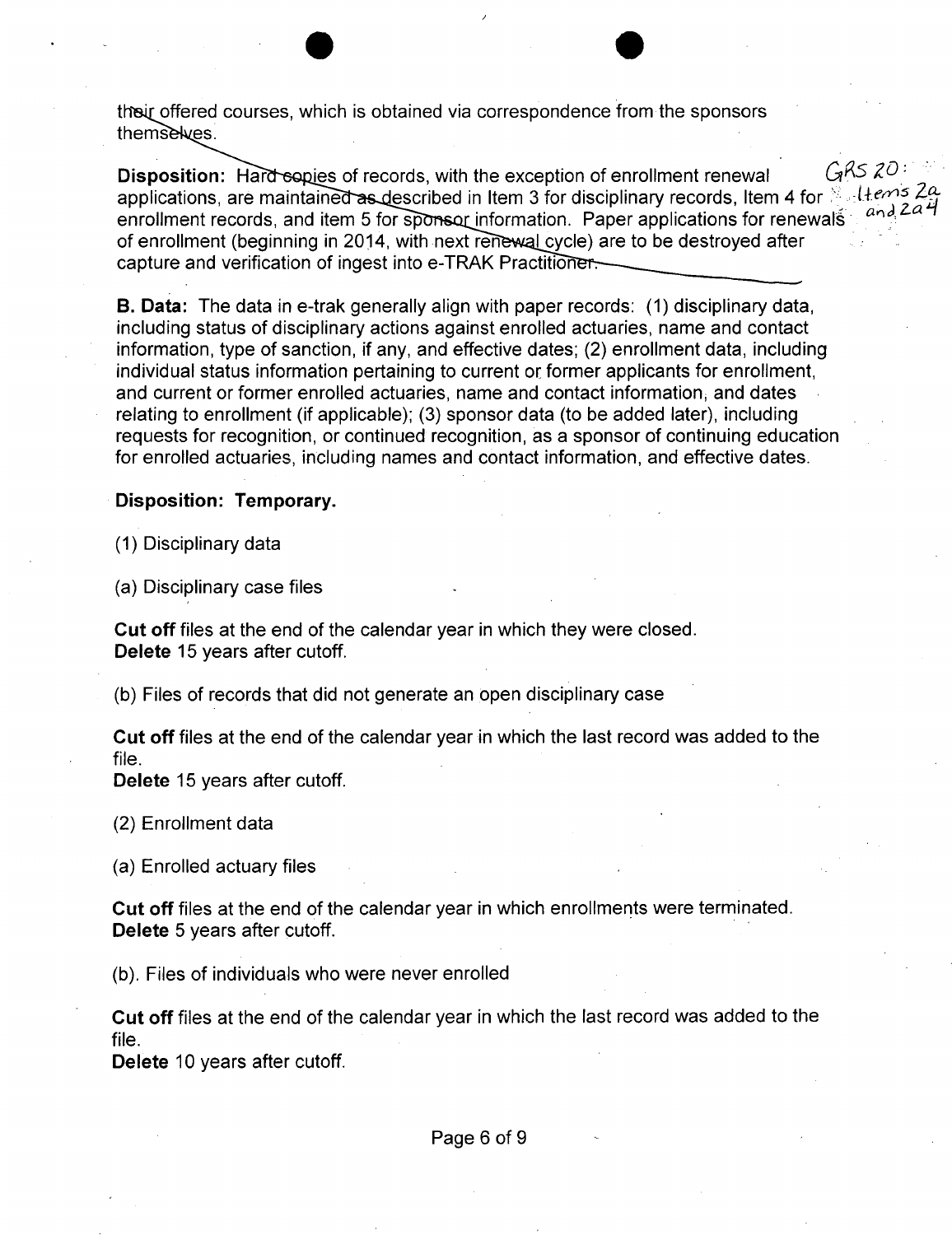# , (3) Sponsor Data

Requests for recognition, or continued recognition, as a sponsor of continuing education for enrolled actuaries.

**Cut off** after expiration of the last sponsor enrollment cycle in which the sponsor received recognition.

**Delete** 6 years after cutoff.

**C. Outputs:** Include rosters of enrollment status, rosters of disciplinary action status, and enrollment and disciplinary inventory reports.

**Disposition: Temporary.** 

**Destroy/Delete** when superseded, obsolete or no longer needed, whichever is later.

 $GRS$  20:<br>Ttem 4

D. System Documentation:

Includes data system specifications, interface control document, records layout, and user guide.

**Disposition: Temporary.**<br> **Destrov/Delete** when superceded or 5 years ofter the material designed which such a literal literation Destroy/Delete when superseded or 5 years after the system is terminated, whichever is.later.

**9. National Office Actuary Tracking System (Electronic Data).** 

### **Description:**

The National Office Actuary Tracking System (NOATS) is the Joint Board's legacy. database of enrollment information and disciplinary actions. In 2008, due to security concerns, the NOATS data were taken off line, converted to a Microsoft Access database, and transferred to a compact disk (CD), which the Executive Director's staff uses to reference some files that have not been activated in e-trak Practitioner Tracking System. Once e-trak Practitioner Tracking System is fully functional with respect to Joint Board records, it will be the Joint Board's sole repository of electronic data, and NOATS will be retired.

**A. Inputs:** Recordkeeping copies of records are maintained as described in Item 3 for  $6.622$ .<br>discipling records Item 4 form allmant records and item 5 for a granites when  $\frac{11}{2}$ disciplinary records, Item 4 for enrollment records, and item 5 for sponsor information.... Item Zah

**B. Data:** The data in NOATS generally align with paper records: (1) disciplinary data, including status of disciplinary actions against enrolled actuaries, name and contact information, type of sanction, if any, and effective dates; (2) enrollment data, including individual status information pertaining to current or former applicants for enrollment,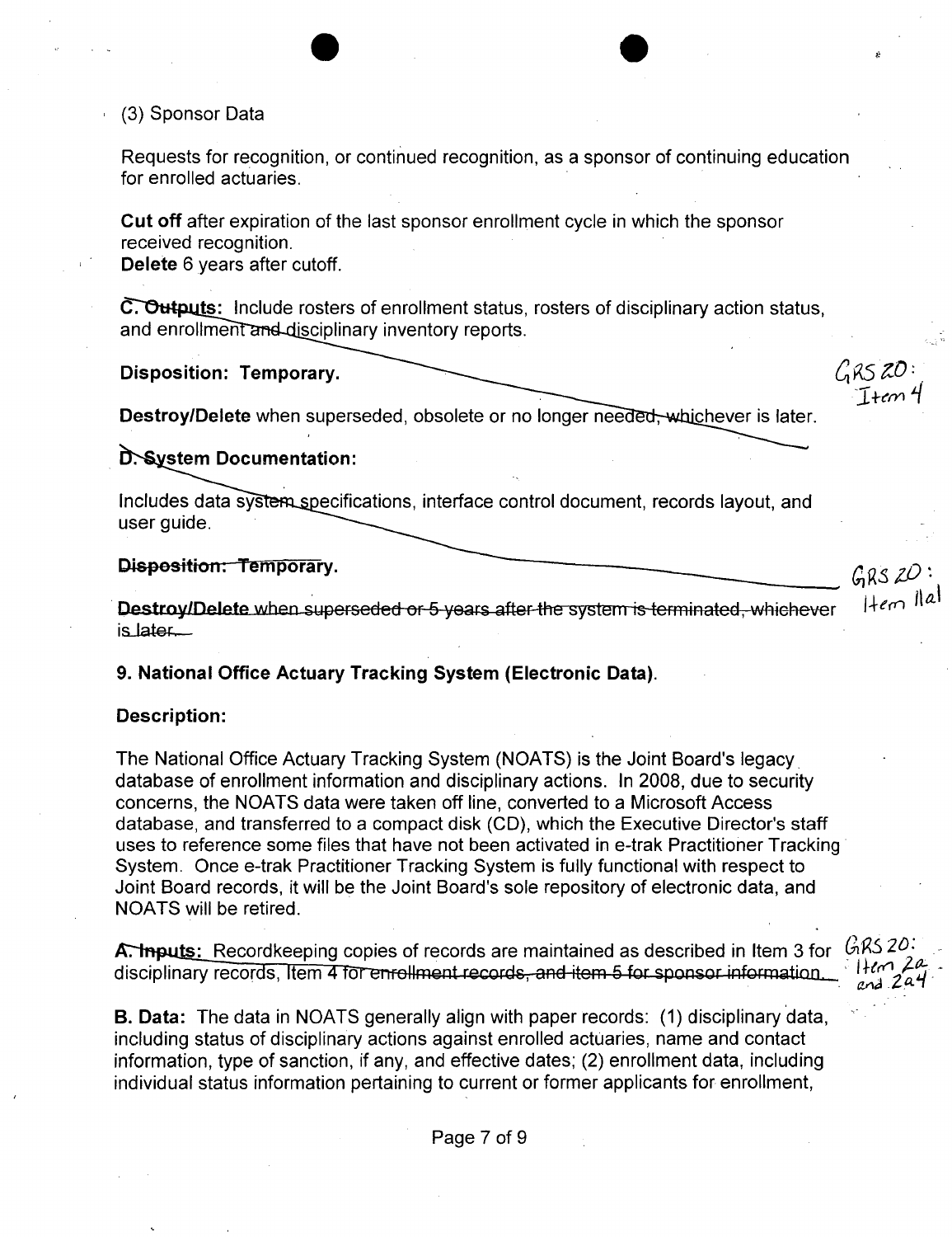and current or former enrolled actuaries, name and contact information, and dates relating to enrollment (if applicable); (3) data relating to requests for recognition, or continued recognition, as a sponsor of continuing education for enrolled actuaries, including names and contact information, and effective dates.

### **Disposition: Temporary.**

(1) Disciplinary data

(a) Disciplinary case files

**Cut off** files at the end of the calendar year in which they were closed. **Delete** 15 years after cutoff, or 3 years after migration to e-trak, whichever is earlier.

(b) Files of records that did not generate an open disciplinary case

**Cut off** files at the end of the calendar year in .which the last record was added to the file.

**Delete** 15 years after cutoff, or 3 years after migration to e-trak, whichever is earlier.

(2) Enrollment data

(a) Enrolled actuary files

**Cut off** files at the end of the calendar year in which enrollments were terminated. **Delete** 5 years after cutoff, or 3 years after migration to e-trak, whichever is earlier.

(b) Files of individuals who were never enrolled

**Cut off** files at the end of the calendar year in which the last record was added to the file.

**Delete** 10 years after cutoff, or 3 years after migration to e-trak, whichever is earlier.

(3) Sponsor Data

Requests for recognition, or continued recognition, as a sponsor of continuing education for enrolled actuaries.

**Cut off** after expiration of the last sponsor enrollment cycle in which the sponsor received recognition.

**Delete** 6 years after cutoff, or 3 years after migration to e-trak, whichever is earlier.

**C. Outputs:** Include rosters of enrollment status, rosters of disciplinary action status, and enrollment and disciplinary inventory reports.

Disposition: Temporary.

 $T$ +em 4